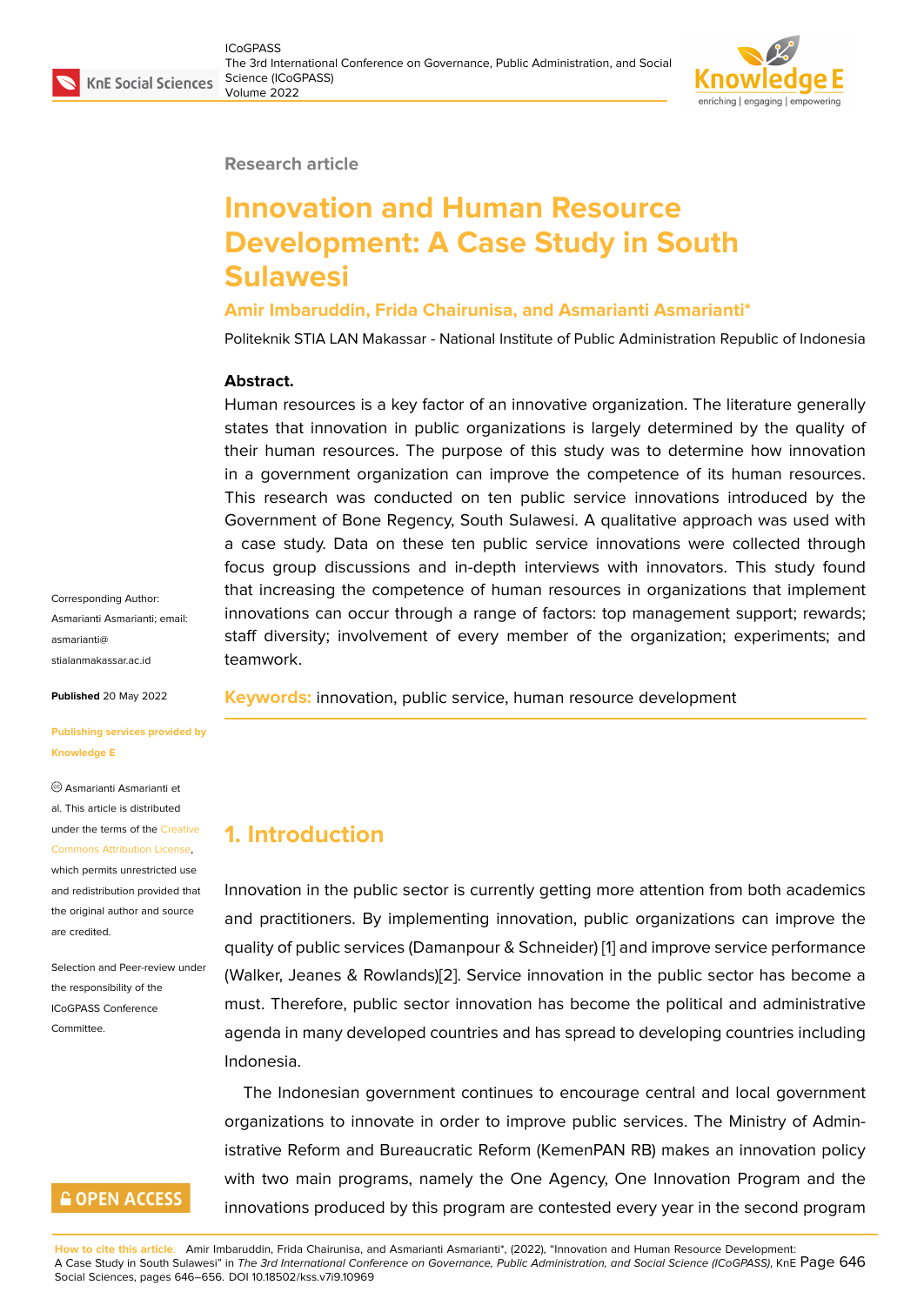of the Public Sector Innovation Competition known as Top 99 Synovik. In the Leadership Training organized by the National Institute of Public Administration (NIPA) since 2014, each participant must make innovations in their respective organizations as a condition to complete the training. As of 2018, 90,226 leadership trainees have created 90,226 innovations in public sector organizations. The innovations created by these leadership training participants are better known as Change Projects.

In addition, National Institute of Public Administration also created a program called the National Institute of Public Administration Innovation Laboratory to help local governments innovate to improve the quality of their public services (LAN RI) [3]. This Innovation Laboratory Program has been one of the priority government programs since 2018. During 2015-2018, around 7,051 innovation ideas have been produced by this Innovation Laboratory (LAN RI) [3]. Unfortunately, most of these innovation idea[s](#page-9-1) come from local governments in western Indonesia, which are known to be more developed than local governments in eastern Indonesia. This data can confirm the views and literature so far which generally s[ta](#page-9-1)tes that innovation in public organizations is largely determined by the quality of the human resources they have. Human resources and creative works according to Zemplinerova [4] and Autant-Bernard are considered as determinants of innovation. Every innovative organization must have a myriad of ideas which of course must be born from its human resources. For Pitra innovation is the work of competent employees. [5]

In contrast to the general literature which states that innovation in an organization is determined by human resources who have good competence, this study sees the opposite, na[m](#page-9-2)ely that innovation in an organization can increase the competence of existing human resources in the organization. This research was conducted on ten public service innovations introduced by the Government of Bone Regency, South Sulawesi. Data and information were collected through focus group discussions and in-depth interviews with innovators.

### **2. method**

The research approach used in this study is a qualitative approach with a case study method. Researchers want to analyze how innovation in a government organization can improve the competence of human resources in the organization. This research was conducted on ten public service innovations introduced by the Government of Bone Regency, South Sulawesi. Data and information were collected through focus group discussions and in-depth interviews with innovators. This research mainly utilizes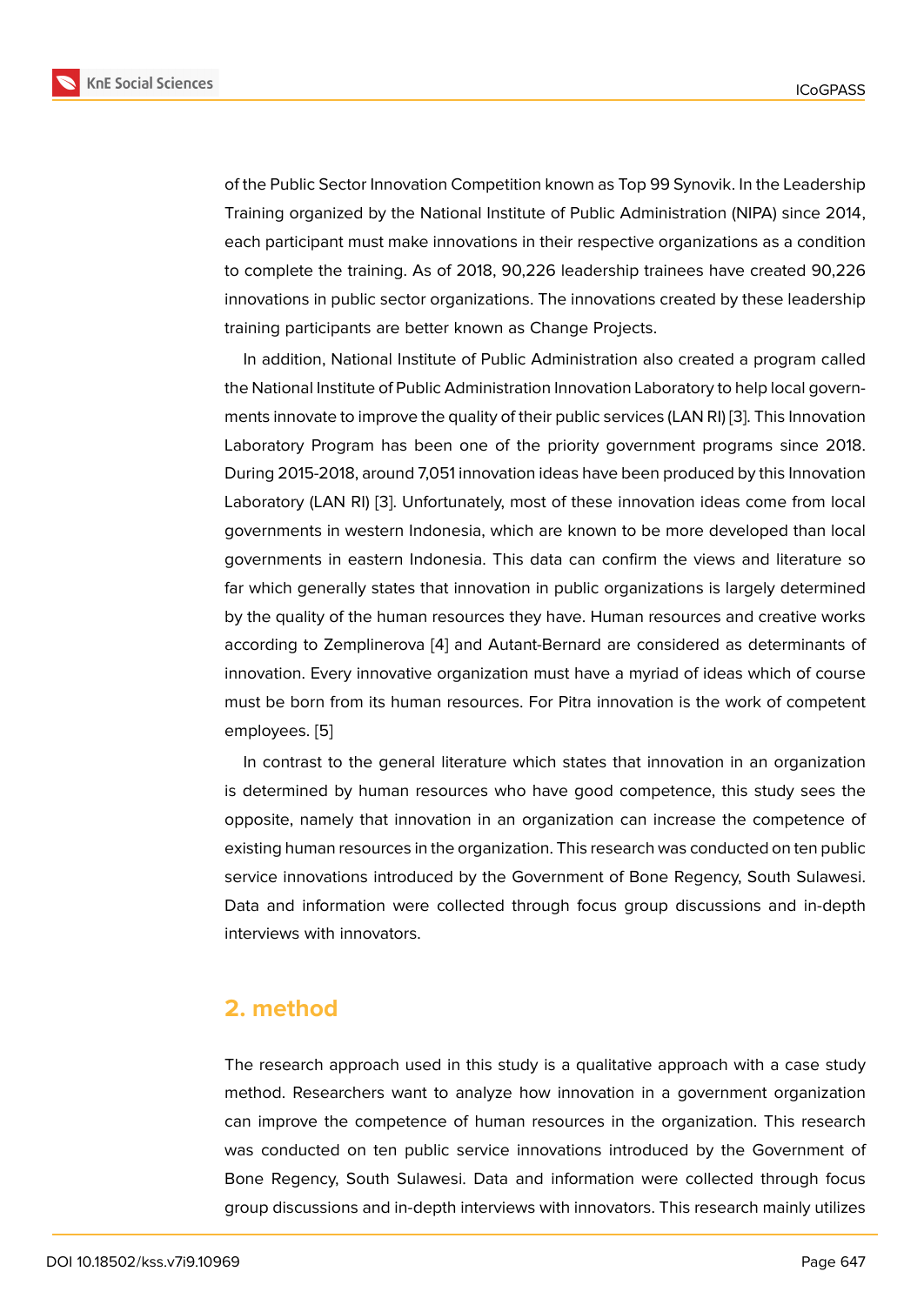**KnE Social Sciences** 



public service innovation data accompanied by the Innovation Laboratory of the National Institute of Public Administration, which contains the results of public service innovations during 2015-2018, around 7051 ideas. innovations have been produced by this Innovation Laboratory (LAN RI, 2018). The election of Bone Regency as the selected area in South Sulawesi, namely because it creates many public service innovations and the success of Bone Regency in getting several awards. Bone Regency received the State Administration Innovation Award from the National Institute of Public Administration of the Republic of Indonesia (2017). Award as "Best Public Service in Health Free from Extortion" from the Inspectorate of General Supervision (Irwasum) of the Republic of Indonesia Police (2019) and Award for Top 30 Public Service Innovation Competitions in 2021. Data collection in Bone Regency was carried out in two ways. First, interviews and focus group discussions with respondents related to innovation consist of the initiators of the innovation. Second, document study. The analysis was conducted to investigate relevant documents obtained directly from the Regional Apparatus Organization of Bone Regency which created the innovation as well as from other relevant sources.

# **3. RESULTS AND DISCUSSION**

Innovation as creativity and/or adoption of new ideas, new processes, new products or new services aimed at increasing value to customers and contributing to the performance or effectiveness of the company/organization. This innovation is carried out as a tool to develop programs that have an impact on human resource development. Human resource development is related to the availability of opportunities and learning development. Human resource development can be defined as a set of systematic and planned activities designed to facilitate employees with the skills needed to meet job demands, both now and in the future.

Human resource development for employees is a systematic learning and training process to improve their competence and performance in their current job and prepare themselves for future roles and responsibilities.

The government as a policy maker is an actor who can mobilize human resources to increase creativity, ideas and skills. The interaction of human capital, organizational capital and social capital, has shown a significant effect on innovation ability. In this regard, several local or city governments are aggressively developing innovative programs to boost the acceleration of development in their regions by involving the community as subjects in the program. The definition of innovation has been and is an area of interest to researchers and practitioners. How to define innovation in an institution is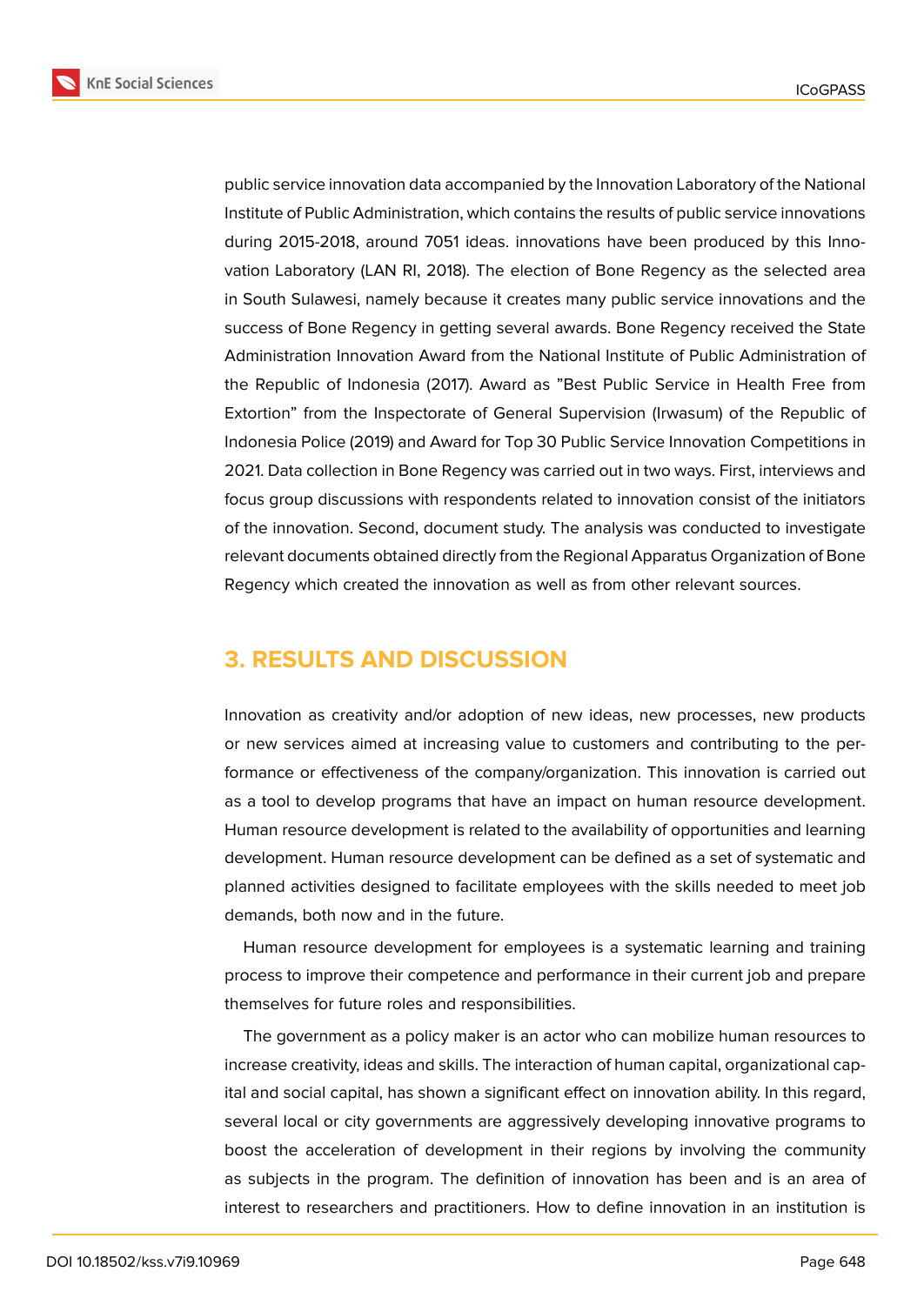considered to further determine what activities will be carried out in the institution. It is very important for an organization to understand the innovation process because it will mainly affect its long-term success. According to Mulgan and Albury, innovation in the public sector is defined as the creation and implementation of new processes, products, services and delivery methods, which will primarily affect the efficiency, effectiveness and quality of results. [6]

Focusing on human resources, the literature supports that human resources are an integral part of the innovation process. People are the key factor enabling and driving innovation through th[e c](#page-9-3)reation, processing and realization of ideas. Human resourcebased practices that lead to innovation in training subjects, employee engagement, communication flows, reward systems and related activities (Ramayah and Fadhilah) [7]. One of the initial factors that fosters innovation is employee skills, which enable organizations to generate innovation.

According to (Albury ,Hartley, Borins) [6], [8], [9] there are eight features that contribute [to](#page-9-4) the development of a culture of innovation in the public sector. In this study, the research team focused on the inclusion of human resources in supporting innovation in the public sector. These indicators i[nc](#page-9-3)l[ud](#page-9-5)e [to](#page-9-6)p management support; rewards and rewards; diversity of staff; involvement of every members of the organization; experiments; and teamwork.

Human resources and creative work according to Zemplinerova [4] are considered as determinants of innovation. Adair [10] states that every innovative organization must have a myriad of ideas. Pitra states that innovation is the result of employee work.[5]

Recently, innovation in the public sector has received increasing a[tte](#page-9-7)ntion from both academics and practitioners. Public [se](#page-9-8)ctor innovation has been on the political and administrative agenda in many developed western democracies (Borins) [9] and s[oo](#page-9-2)n spread to developing countries. By implementing innovation, public organizations can improve the quality of public services (Damanpour & Schneider) [1], and improve service performance (Walker, Jeanes & Rowlands) [2] . To achieve effectiveness a[nd](#page-9-6) efficiency, most governments rely on successful innovation using human resources and technology (Mulgan & Albury ) [11].

In addition to directive intervention thro[ug](#page-9-9)h regulation, awards and competitions for public organizations are an alternative to spur innovation in the public sector. The number of competi[tiv](#page-9-10)e reward schemes for public services has grown significantly as a means of celebrating high performance and disseminating good practice (Hartley & Downe) [12].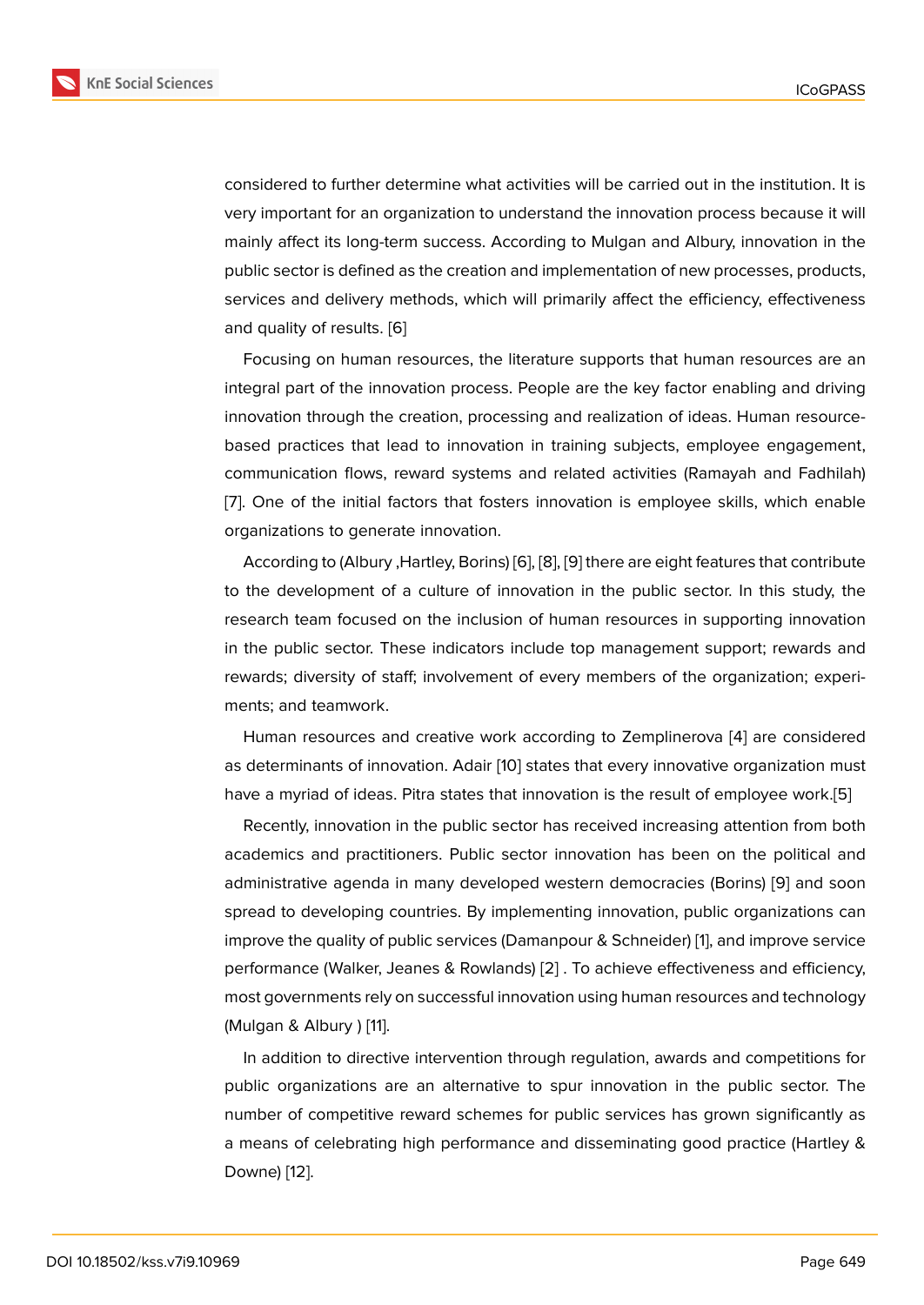The Indonesian National Competition for Public Service Innovation has attracted enthusiasm from various public organizations. This is indicated by the increasing number of participants from year to year. It started in 2014 with 515 competitors registered, an increase of 130 percent on 2015 to become 1,189 participants. This was repeated in 2016 with 2,476 registered innovations (KemenpanRB)[13]. All submissions are evaluated through an online table-based assessment by independent evaluators who produce the top 99 innovators. The last assessment was the top 9 in 2014, the top 25 in 2015 and the top 35 in the 2016 competition. This shows that more [an](#page-10-0)d more government agencies, as well as public organizations in Indonesia are willing to innovate in providing public services.

Innovation is one of the important elements in implementing local government. The competitiveness of a country/region is determined by innovation as mandated in Law No. 23 of 2014. The formulation of strengthening the regional innovation system is carried out through organizational carrying capacity regulations, regulatory frameworks and internalization of innovation culture, human resources must have an awareness of the importance of innovation.

Human Resources is a key factor of an innovative organization. In the view of psychology, every human being has the capability to solve a complex problem and create creative behavior. One of the other important factors in creating an innovative organization is the role of key individuals who must always move.

One of the local governments that develop innovative programs is Bone Regency with 10 public service innovation programs. The local government of Bone Regency seeks innovation development programs by carrying out activities involving the community.

The innovations are Ruko Konde - Kecamatan Amali, Klink Kemasan Kita - Dinas Perindustrian, Peduli Janda - Puskemas Ajang Ale, Dokter Visit Dusun - Puskesmas Lonrong, My Like Bone – BKPSDM, La'MiRape - Dinas Peternakan dan Kesehatan Hewan, Gemar Limas – Bappeda, Klik Galeri Pada IDI - Dinas Koperasi dan UKM, Deng Siba-Badan Penanggulangan Bencana Daerah, dan Bang Sayur – Dinas Tanaman Pangan. These innovations can become a benchmark in sustainable human resource development in Bone Regency.

### **3.1. Innovation and Human Resource Development**

Individually or in groups, HR competency development can be done through innovation. Innovations are made to solve various problems related to the main tasks and functions of employees in agencies and provide public services that satisfy the community. In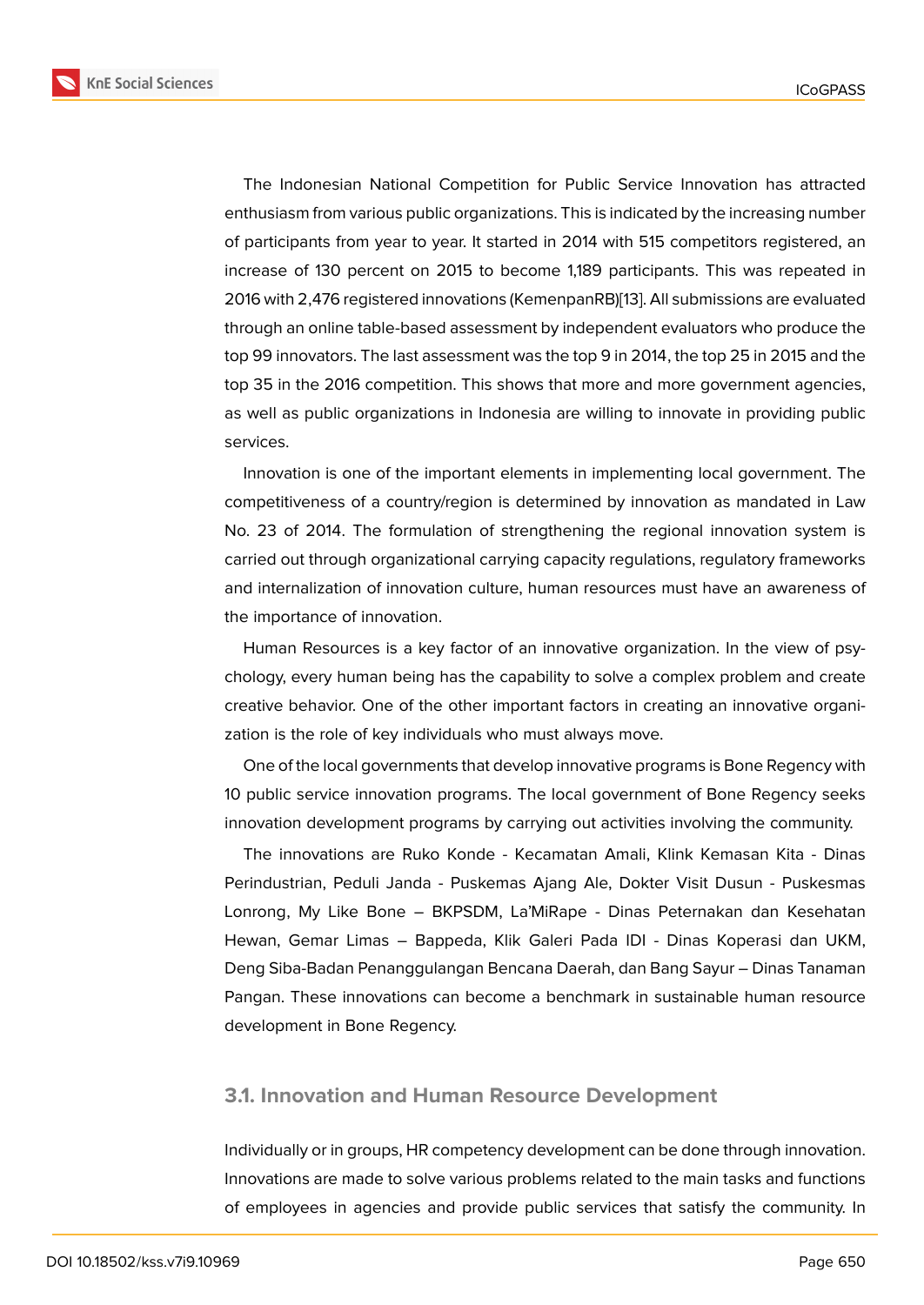**KnE Social Sciences** 



to solve problems at work. This study found that the increase in the competence of human resources in organizations that implement innovation can occur due to several things. First, top management support for sustainable innovation programs is generally found in organizations where employees have a sense of belonging to the innovation program in their organization. In addition, the employee's sense of ownership is also supported by top management, for example in Bone Regency, research results show that the Regent is very supportive of the innovation program. The form of support is that the innovation program is included

as the Main Performance Indicator of the Regional Head and included in the Bone Regency's Mid-Term Development Plan for 2019-2023 so that budget continuity is guaranteed. Another thing that was also done by the Regional Head of Bone Regency was to make an MoU with the TNI, Polri, Basarnas, religious leaders and the Village Head. In addition, the innovation process is also influenced by the right skills, through innovation activities will increase the possibility of employees to create new knowledge to solve existing problems. Therefore, innovation can occur, starting from discussing innovation ideas, planning, implementing, monitoring and evaluating innovation programs. In this process, in addition to each employee exchanging ideas, ideas, support from the Regional Head and Regional Apparatus Organization Leaders are very much needed. Support is not only in the form of a budget but also support in the form of suggestions and input when employees discuss innovation ideas. "Since the initial process of generating innovation ideas, planning, implementing, and evaluating we exchange ideas. So that those who initially didn't understand what innovation was finally started to understand, enjoy, and even give birth to new innovations." So that employees can freely express their ideas and in the end can enjoy the process of realizing these innovations because they believe that their leaders support them both morally and financially. This process certainly increases the competence of the employees involved. In developing and implementing innovations that have been made and used are always discussed to exchange ideas in the process so that from the process members of the work team unconsciously increase their knowledge and complement each other in

addition, innovation is also a forum for employees in determining the planning, implementation and evaluation of work. Through innovation activities, employees can share with other employees regarding the implementation of innovation. In implementing innovation, employees discuss the problems faced at work so that they think creatively and create innovations to solve these problems. Employee competency development through innovation activities is actually very effective. In innovation activities, employees can exchange experiences with each other and become a common vehicle in efforts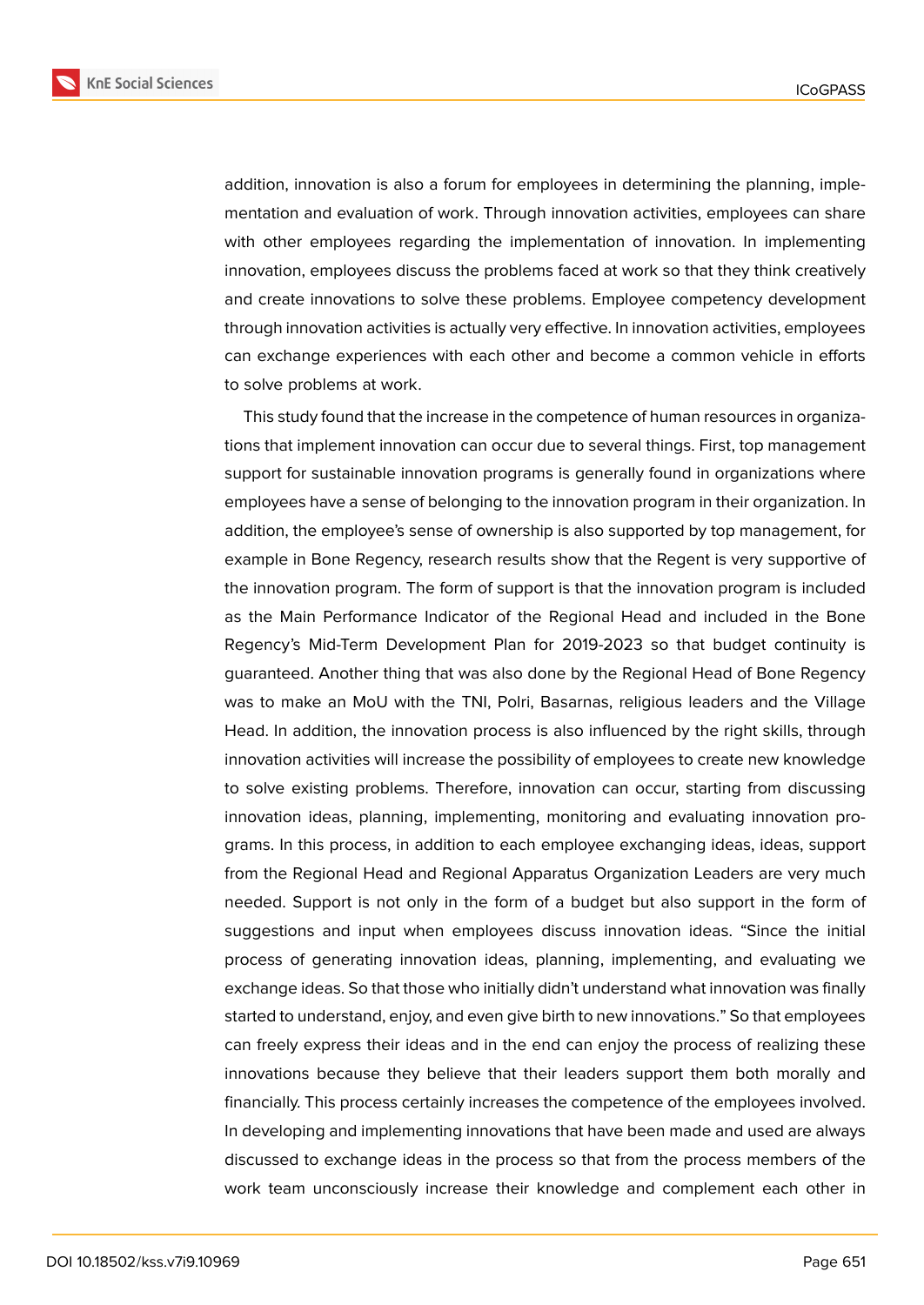

their work. The development of these innovations gave rise to thoughts to develop other innovations further.

Second, reward and awards. When an organization establishes a new or innovative way of working, then the organization's employees must automatically follow the new policy, or resign. to apply new methods or innovations introduced by the organization. For employees who have not been able to apply them, of course they must learn to improve their competencies in order to survive in the organization. Employees' efforts to adapt to the changing organizational environment is certainly not easy, many efforts must be made. Bone Regency Government as an organization that is trying to be more innovative, the behavior of their employees must also change. The innovation work process provides practical knowledge to improve employee abilities, improve employee performance, and help employees reduce errors at work. Therefore, the Bone Regency Government motivates its employees to continue to innovate by holding an innovation festival every year and the winners are given awards in the form of certificates and incentives.

Third, staff diversity. The process of developing innovation is not individual work, starting from the process of finding innovative ideas to developing innovations into products that require collaboration among employees within the organization. Creative and innovative thinking can be realized from a variety of staff. As explained by the innovator during the Focus Group Discussion who said that the initial idea of innovation came from the employee's personality but when it was implemented it required other parties both internal and external to the organization. Several innovators emphasized that the involvement of employees in the innovation development process is not only in one field, but also in various fields within the organization, not only at the Bone Regency level, even in villages, according to the main tasks and functions of the organization.

Fourth, the involvement of every member of the organization. An employee who introduces innovation in one organization can be transferred to another organization. To ensure the continuity of innovation, several other employees must be able to carry out the innovations left behind by the initiators. Therefore, the involvement of several employees must be carried out with the aim of enabling them to continue to innovate and of course this process will increase the competence of these employees. Through the involvement of all employees in the innovation work process, providing opportunities for employees to receive knowledge, skills, or expertise from innovators.

Fifth, experiments. Innovations carried out within the Bone Regency Government are new ways of working introduced by these innovators, which in implementing the innovations created is not as easy as turning the palm of the hand. As initially working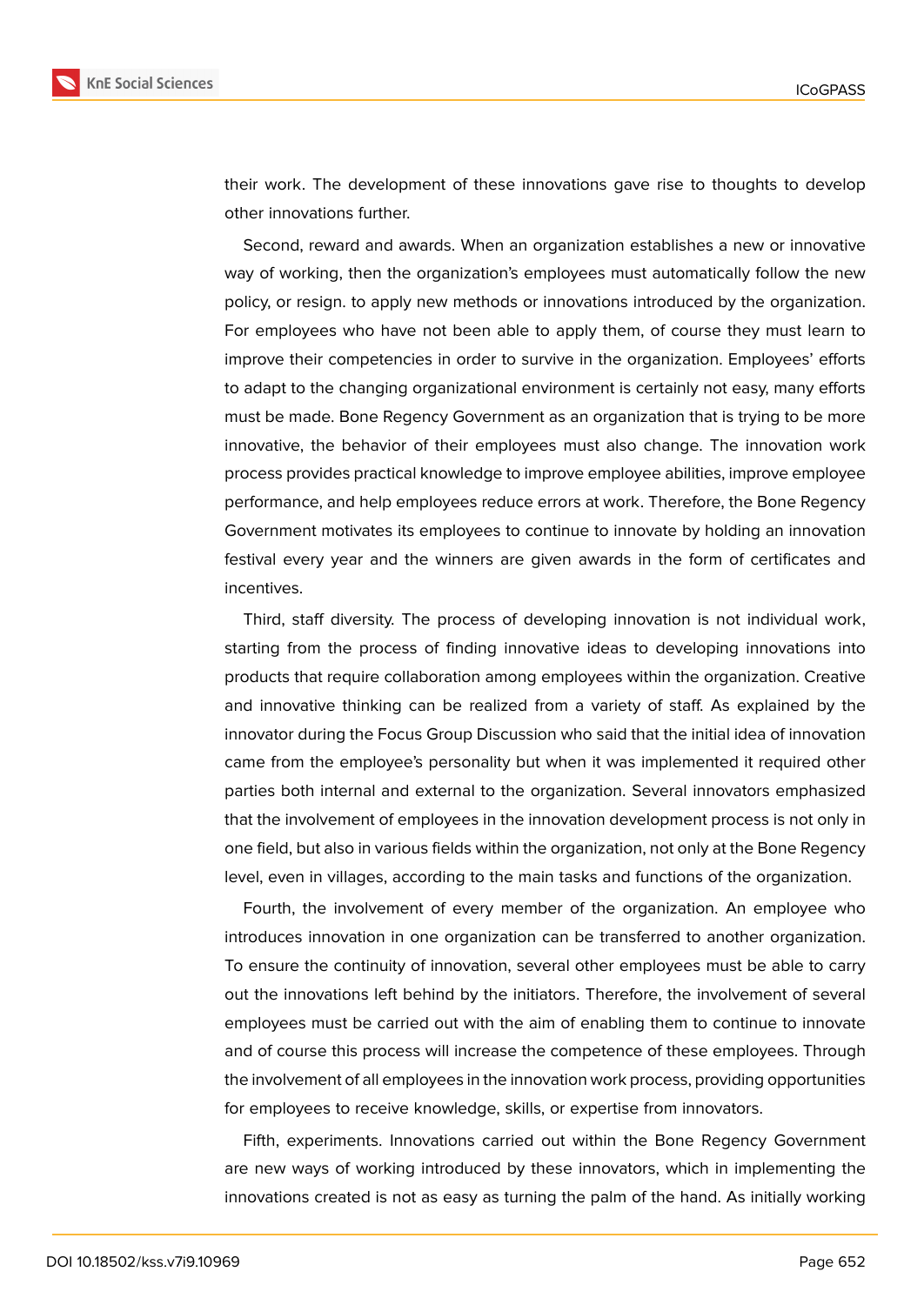

manually, it was developed by utilizing technology, this disturbed the employee's comfort zone at work. So it requires efforts to change the mindset of employees so that they understand and there is no resistance to the changes that occur.

Lastly, teamwork. In terms of innovation, various efforts are made by employees to be able to produce innovation in their workplace. Some have learned from employees who have made service innovations. Some employees learn through online publications and innovation. Some even invite institutions, such as the National Institute for Public Administration (NIPA) that can provide innovation training. All of this leads to an increase in the competence of employees in public organizations.

Finally, in terms of innovation, the District Government of Bone, the Regent as the highest executive leader is very supportive and encourages all regional apparatus to produce innovations. This leadership desire forces all employees in every regional organization to create innovations. Various efforts are made by employees so that they are able to generate innovation in their workplace. Some have learned from employees who have made service innovations. Some employees learn through online publications and innovation. Some even invite institutions, such as the National Institute for Public Administration (NIPA) that can provide innovation training. All of this leads to an increase in the competence of employees in public organizations.

According to the Head of the Development and Research Agency of Bone Regency, "the innovation development process carried out by employees within the Bone Regency Government is beneficial in developing its Human Resources." Competency development in human resources that occurs mainly in terms of knowledge. This knowledge is obtained from the formation of the Innovation Work Team in carrying out their duties, sharing with each other when discussing innovation ideas as well as during their implementation.

Another impact caused by sharing knowledge among innovators, according to the Head of the Regional Research and Development Agency, Bone Regency, explained that the Regional Apparatus Organization leadership [because they know the benefits arising from innovation development can help their organizations progress and develop] so that they make policies in one field and one innovation. From the results of the innovation development process carried out at the Regional Apparatus Organization of Bone Regency, the process of developing their competence and experience also took place.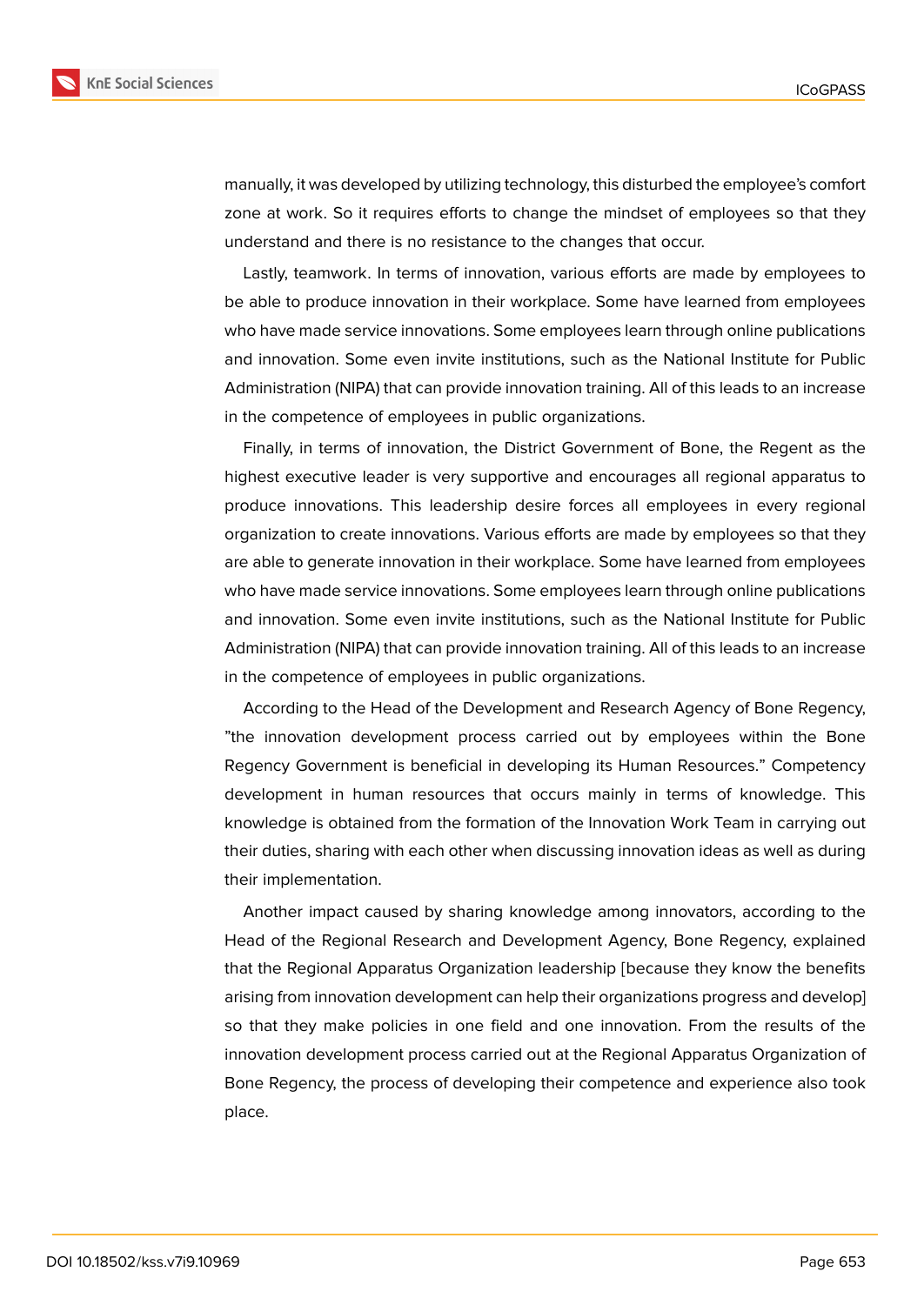

## **4. CONCLUSIONS**

Based on the results of the study, it can be concluded that, firstly, the process of developing innovation to improve the quality of public services in each agency in the Bone Regency Government is based on Government Regulation Number 38 of 2017 concerning Regional Innovation. The steps taken to develop innovation are as follows; early creation Innovation begins with an idea that comes from a problem that occurs in the workplace.

Then after having an idea, the first step taken by the innovators is to ask permission from their leaders to get support. This is very important because innovation can have a risk of failure. After that, socialize both internally and externally regarding the innovation. Secondly, so that employees are motivated to contribute and be creative in innovating, it is necessary to give awards to innovators who have contributed to indirectly participating in helping the development of human resources in each agency in the Bone Regency Government. The three, diversity of staff is very much needed in the process of developing innovation ideas where the innovators and their work teams discuss these ideas with each other. During the discussion there is a knowledge sharing process, so that knowledge is not only owned by the innovator. In addition, when socializing innovation to stakeholders, knowledge can also be shared. So that when innovation can be implemented both internally and externally, the success of the innovation can inspire other employees to do the same. Fourth, the involvement of every member of the organization is also very much needed because with their involvement, they can share knowledge and skills inadvertently so as to facilitate the process of developing innovation, as well as when they implement innovation. Fifth, experiment : the innovation process is one way of experimenting to change the way of working so that there can be rejection for employees who are comfortable with the old way of working, but by changing their mindset, rejection can be overcome. Finally, by creating a work team, this work team is very useful not only to facilitate the process of creating innovations but also knowledge sharing can occur both at the beginning of discussing innovation ideas and when implementing them. So that the problem of low employee competence can be overcome by innovation activities because in the implementation of innovation employees are trained to master various new knowledge and skills so that an increase in competence is formed.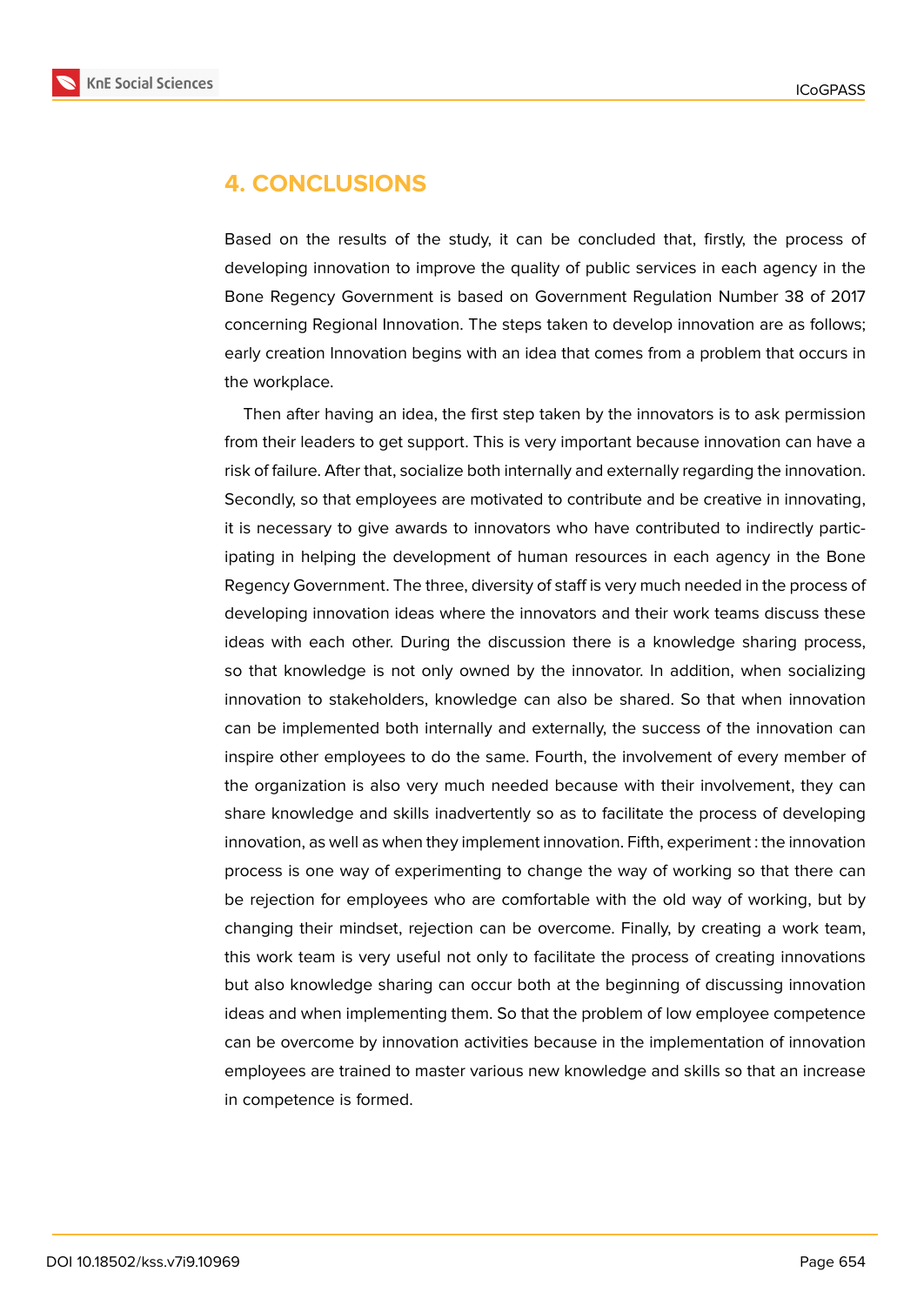

# **Acknowledgment**

Thank you to the Director of the STIA LAN Makassar Polytechnic who has supported this research, as well as to the Regent of Bone Regency, The Head of the Regional Research and Development Agency of Bone Regency and the Innovators of public service innovations for the data and information provided so that this article can be completed.

### **References**

- <span id="page-9-0"></span>[1] Damanpour F, Schneider M. Characteristics of innovation and innovation adoption in public organizations: Assessing the role of managers. Journal of Public Administration Research and Theory. 2009;19:495–522.
- <span id="page-9-9"></span>[2] Walker RM, Jeanes E, Rowlands R. Measuring innovation – Applying the literaturebased innovation output indicator to public services. Public Administration. 2002;80:201–214.
- <span id="page-9-1"></span>[3] LAN RI. Laporan akhir program prioritas nasional.Jakarta: LAN RI. 2018.
- <span id="page-9-7"></span>[4] Zemplinerová A. Innovation activity and competition. Political Economy. 2010 ; 58(6):747-760
- <span id="page-9-3"></span><span id="page-9-2"></span>[5] Pitra Z. Management inovačních aktivit. Praha: Profesional Publishing; 2006.
- [6] Albury D. Fostering innovation in the public sector. Public Money Management. London: Cabinet Office Strategy Unit; 2005.
- <span id="page-9-4"></span>[7] Ramayah T, Fadhilah, Z. Behind the green doors: What management practices lead to sustainable innovation? Paper presented at: International Congress on Interdisciplinary Business and Social Science 2012; December 1-2, 2012, Jakarta. Indonesia
- <span id="page-9-5"></span>[8] Hartley J. Innovation in governance and public services: Past and present. Public money and management. 2005. Taylor & Francis Online
- <span id="page-9-6"></span>[9] Borins S. Encouraging innovation in the public sector. Journal of. Intelectual Capital 2001. 2 (3) :310-319
- <span id="page-9-8"></span>[10] Adair J. Effective Innovation. How to Stay Ahead of the Competition. 1996. London : Pan Books
- <span id="page-9-10"></span>[11] Mulgary G, Albury D. Innovation in the public sector. London: Cabinet Office Strategy Unit; 2003.
- [12] Hartley J, Downe J . The shining lights? Public service awards as an approach to service improvement. Public Administration. 2007.85(2)